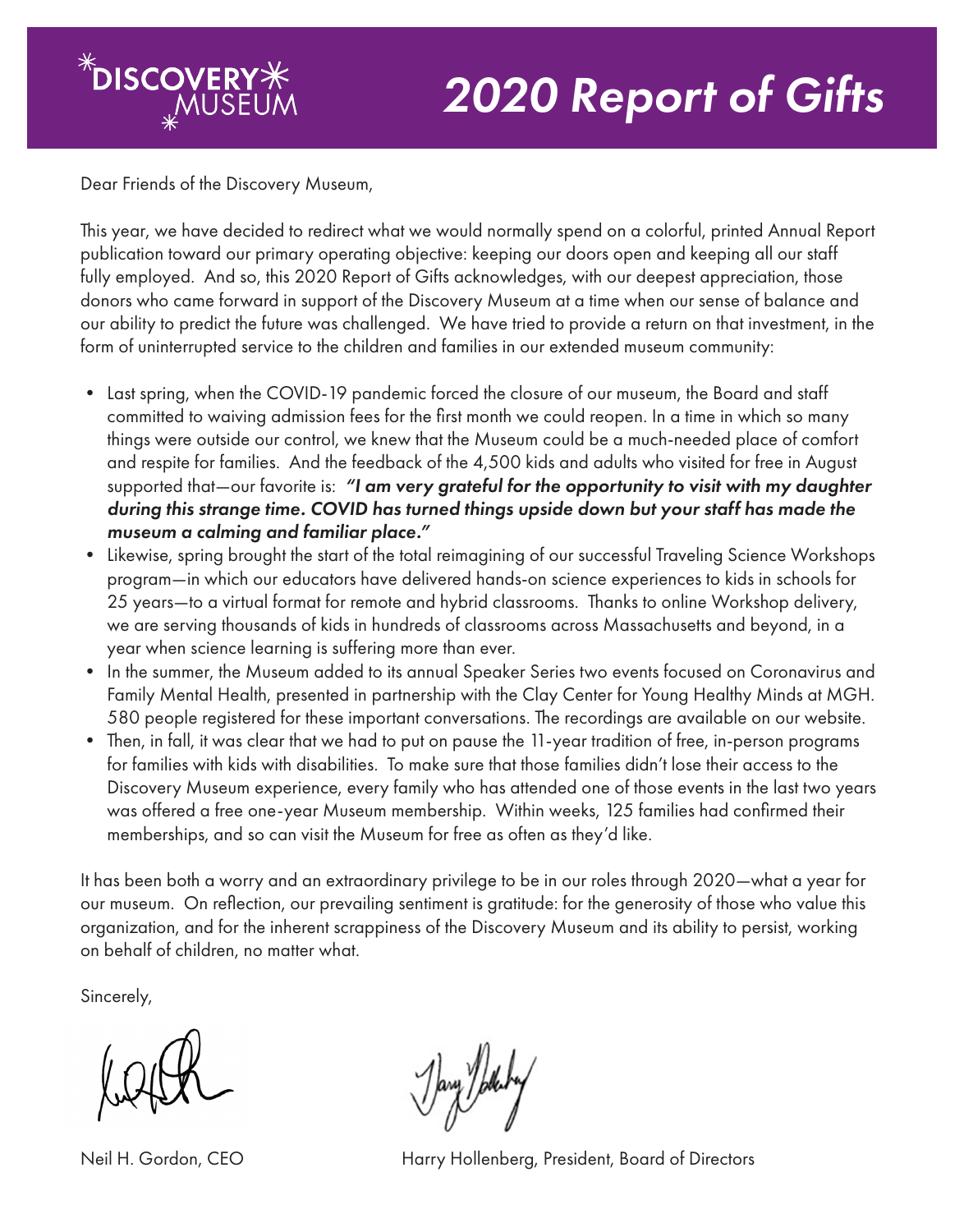

# *2020 By the Numbers*

#### Operating Support & Revenue



| <b>Gifts and Grants</b>                         | \$779,878   |
|-------------------------------------------------|-------------|
| Memberships                                     | \$352,969   |
| PPP Loan                                        | \$289,100   |
| <b>Admissions</b>                               | \$243,004   |
| <b>Educational Programs</b>                     | \$153,683   |
| Gift Shop                                       | \$21,437    |
| Birthday Party/Building<br><b>Rental Income</b> | \$11,490    |
| <b>Miscellaneous</b>                            | \$5,280     |
| Total                                           | \$1,856,840 |

Operating Expenses



|             | Total   \$1,866,409 |
|-------------|---------------------|
| Management  | \$145,575           |
| Fundraising | \$319,596           |
| Program     | \$1,401,238         |

### Total Liabilities & Assets



| <b>Total Current Assets</b> | \$1,138,100 |
|-----------------------------|-------------|
| <b>Total Fixed Assets</b>   | \$7,493,100 |
| <b>Total Other Assets</b>   | \$346,300   |
|                             |             |
| <b>Total Assets</b>         | \$8,977,500 |
| <b>Total Liabilities</b>    | \$894,800   |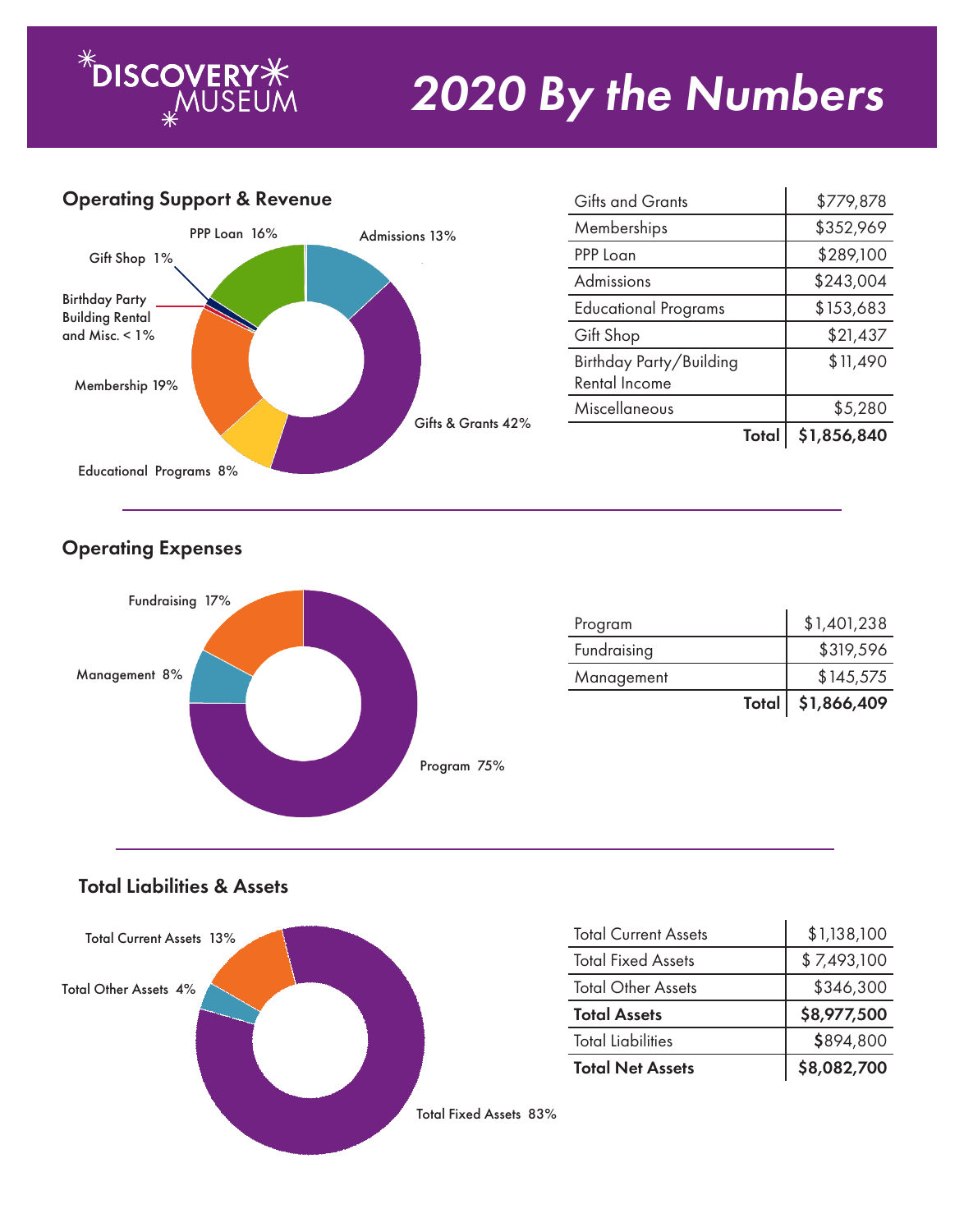

We gratefully acknowledge the individuals, corporations, foundations, organizations, and government agencies whose generosity and goodwill provided critical support for Discovery Museum in 2020. It is a special honor to recognize those who have shown their loyalty to the Museum by giving for many years consecutively (see key).

#### Museum Partner \$25,000 and above

Paula and Peter Bentinck-Smith + Jeffrey and Janet Glidden + The Manton Foundation MathWorks, Inc. ++ TJX Foundation +

#### Innovator \$10,000-\$24,999

Anonymous Akamai Foundation Cheryl and Tom Beaudoin +++ Tony and Janice DiBona ++ DCU for Kids + Enterprise Bank ++ Foundation for MetroWest ++ Highland Street Foundation ++ Xuan Kong and Ning Zhuang +

#### Visionary \$7,500-\$9,999

NETSCOUT SYSTEMS, INC.

#### Pioneer \$5,000-\$7,499

3M Anonymous Acton Medical Associates, P.C. Blue Cross Blue Shield + Boston Scientific Helen and Miner Crary + Pamela Gannon and David Douglas + Harry Hollenberg and Ann Budner + Hologic, Inc.

Massachusetts Cultural Council +++ Middlesex Savings Bank +++ Middlesex Savings Charitable Foundation National Grid Foundation Nuance Foundation Margaret Ramsey and John McCluskey + Raytheon +++ Sanofi Genzyme +++ The Sudbury Foundation +

Independent Schools Compensation Corporation (ISCC) Intel, Massachusetts/East Coast Carleton and Mary Ellen Kilmer + Nathaniel and Elizabeth P. Stevens Foundation +++ Ramsey McCluskey Family Foundation The Saab Family Foundation Schrafft Charitable Trust Beth Ann and Rick Willett Workers Credit Union +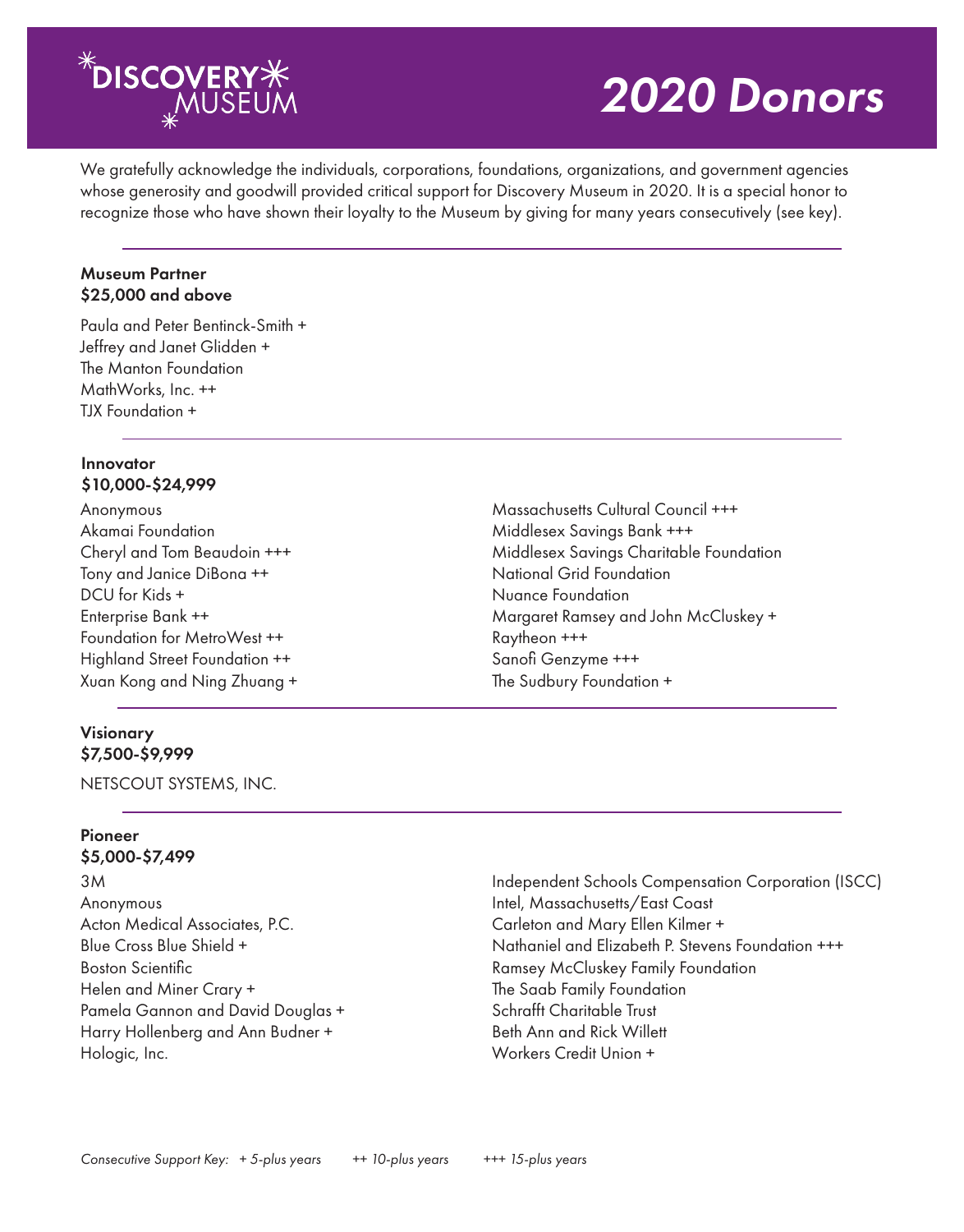

#### Inventor \$2,500-\$4,999

Acacia Communications, Inc. Adelard A. and Valeda Lea Roy Foundation AMD (Advanced Micro Devices) + Avidia Bank/Charitable Foundation + Bruyette Family Foundation Catherine Coleman and Thomas Mullen +++ Corning Incorporated Foundation Dell Technologies Charles and Katharine Denault +++ Fred Harris Daniels Foundation + Steve and Heather Fredette Scott and Jody Harris

#### Explorer \$1,000-\$2,499

Anonymous (2) Acton-Boxborough Youth in Philanthropy Ann-Marie and James Babish Marie and Brian Beam + Erin Bennett +++ Ken and Sheila Berman ++ Carla M Bregman Brown Advisory Charitable Foundation Dan and Kathy Casaletto + Lilly and Andrew Chen The Columbus Foundation - Pauline Wardlow Lynn Memorial Fund The Cook Family Cummings Properties Dewing Schmid Kearns Architects + Planners + Interiors Faith Home George and Lisa Foote ++ Susan and Stephen Giulietti Neil and Ann Gordon ++ Green Leaf Construction Max and Alison Hall +++ The Hansen Family + Michael and Eileen Katin ++

Idylwilde Farms, Inc. Insulet Corporation Karma Restaurant LTM Family Foundation Pamela Lynn and Jon Benson Bruce and Lee Osterling + The Parents Estate Planning Law Firm + James Shields and Gayle Merling + Sutherland Realty Group/Keller Williams Realty Boston **Northwest** Richard Thornton +++ Vertex Pharmaceuticals

Sandy Kendall Ann Marie Kulsick Lake Boone Ice Co., LLC + Denise and Denis LeBlanc +++ Deborah J. Lynn McWalter-Volunteer Insurance Agency Richard and Karen Napoli Deb Nicholls and Hal Kliger Nypro, Inc. + O'Neil Cinemas Jonathan and Jessie Panek + Carolyn and Andy Platt Anthony Rao and Paul Napper + Reliant Medical Group Jon and Dawn Rennert Bill and Christine Ryan ++ Sechrest & Bloom, LLC + Sorrento's Brick Oven Pizzeria + Emily V. Wade + The Weisman Family Tom Witkin and Michèle MacDonald ++ Peter and Nancy Wurman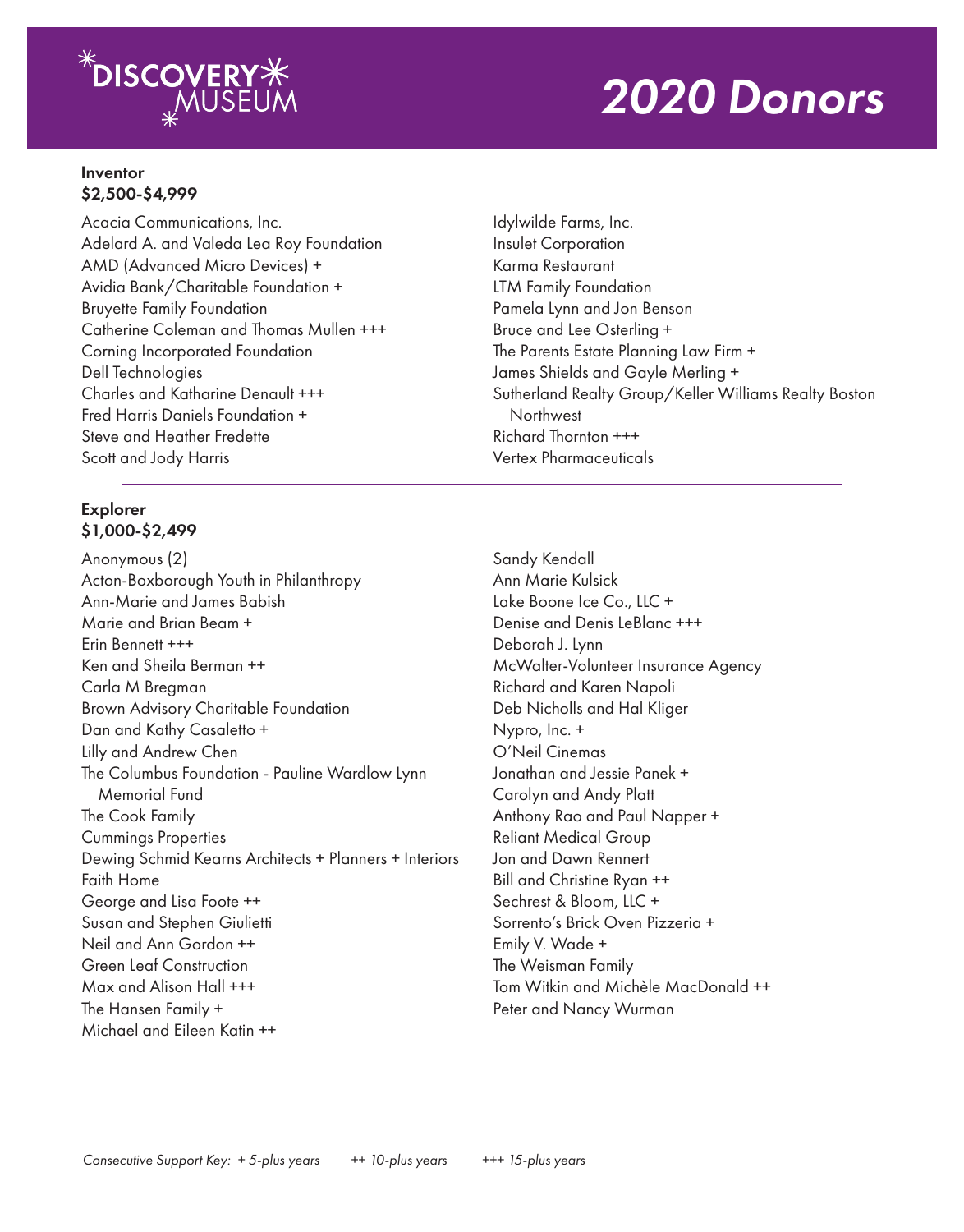

#### Investor \$500-\$999

Acton Lions Club Micki Avery Wendy and John Baker ++ The Carielli Family + Joshua and Holly Chessman Susan and Herb Cline Elizabeth and Chad Dorsey Barbara Dowds + Dunkin' of Acton/The Pesce Family Erika Ebbel Angle and Colin Angle + Bob and Deena Ferrara + Davida Fox-Melanson and Leo Melanson +++ Lisa Giglio

#### Supporter \$250-\$499

Anonymous Acton-Boxborough Cultural Council ++ The Amos Family Paul Amundsen Joan and Samuel Appleton Arlington Cultural Council Ashland Cultural Council Ayer Cultural Council + John and Molly Beard Billerica Arts Council Andrew Brockway Barbara Buell and Paul Langner + Terrell Clark and Alan Moyer Clinton Cultural Council + Concord Cultural Council + Beth and Andy Coull The Coutermarsh Family Annette and John Ekberg Ron and Deborah Fellman Donna Fiduccia Fitchburg Cultural Council Gardner Cultural Council Groton Cultural Council Harvard Cultural Council Hudson Cultural Council + Elliot Isen + Harriet and David Kaufman

Howard and Carol Gordon Heffernan Build & Remodel, Inc. Andrew and Leslie Howard Karen and Peter Kerns + Tiffany Lund Mimi Moran J. Kevin Nugent and Una McGeough-Nugent ++ Lynne Osborn +++ Pam and Griff Resor Sensata Foundation Jacqueline Starr and Jeff Ellsworth Lees and Stephen Stuntz +++ The Wellinghoff Family +

Lexington Council for the Arts + Lincoln Cultural Council Andy Magee and Lulie Munson + Malden Cultural Council Marlborough Cultural Council + Maynard Cultural Council Millis Cultural Council Jim and Linda Moineau Natick Cultural Council Needham Cultural Council Pepperell Cultural Council Noel Potter, Jr. Frederick and Bonnie Rich ++ Mark and Rebecca Scheier Miriam Schwartz Shirley Cultural Council Shrewsbury Cultural Council Southborough Cultural Arts Council Sterling Cultural Council + Sudbury Cultural Council Kevin Sullivan and Wendy Postlethwaite Christine and Walter Van Roggen + Waltham Cultural Council + Wayland Cultural Council Westford Cultural Council + Weston Cultural Council Stanley Yamane

*Consecutive Support Key: + 5-plus years ++ 10-plus years +++ 15-plus years*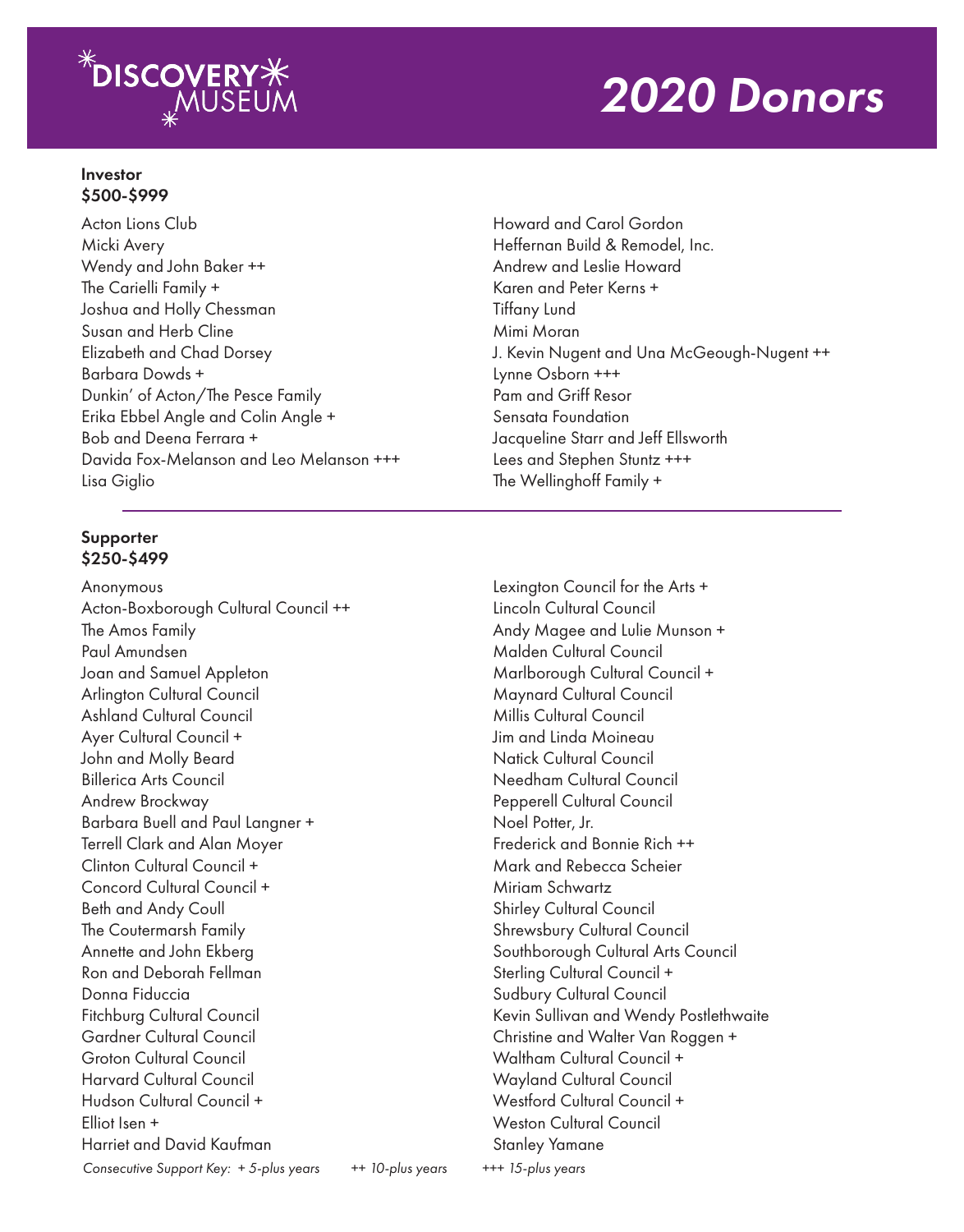

#### **Contributor** \$100-\$249

Anonymous (3) AmazonSmile Foundation + Eric and Jillian Anderson Peter and Mary Ann Ashton Bedford Cultural Council Katherine and Taylor Benjamin Holly and Chris Bernene Monica Biswas Carlisle Cultural Council + David and Maureen Christmas Andrea and Doug Coffman Marcy Crary and Douglas Hall Melissa Davison Dracut Cultural Council Rebecca Droms William and Susan Duncan Elizabeth Eldridge + Tim and Midge Eliassen Erdogus-Brady Family Lori Fassman and David Cohen Fresh Start Food Gardens, LLC Meredeth and Frank Fuller Marty Gilpatrick and Russell Wolf +++ The Hansberry Family + Kimberly and Joshua Harriman + Wayne and Mary Henderson + Bette Hess Steve and Ann Hogan ++ Deborah Jackson Weiss and Scott Weiss Nancy Johansen Laurie and Michael Kelleher Robert and Susan Kessler Karin and Justin Kliger Karl and Sarah Kussin + Leominster Cultural Council Fenghua Li Tony and Christina Lo Lunenburg Cultural Council Diane and Timothy Mahan Peter Mahler and Kate Hollister

Alissa McCann Robert McNeece Andrea and Nicholas Miller Brindha Muniappan and Eric Amundsen Warren and Anna Newton Newton Cultural Council + John and Rhonda Ollquist David Oran and Silvia Arrom Dave and Ginny Packer Karen Pearson Steve and Sue Peltzman Susan and Ross Perry Bradley Reed Cynthia Robinson and Warren Leon Pam and Dennis Rockwell Bill Roller + Sarah H. Rothschild Renee Salvo Kendra and Tom Scalfarotto Alice Schafer Jeffrey and Helen Shaw Barbra Sher and Ed Pastor Courtney and Thomas Smith Carolyn Stafford Stein and Eric Stein +++ James and Christina Steiner Michael and Anna Szabados Nick Townley Townsend Cultural Council + Charlene Twente Diana and Fred Uehlein Trudi Veldman and Robert Kamen + Mark and Beth Volk Mara Voukydis Sophie Wadsworth and Bruce Morgan Madge Wait Wegmans Food Markets, Inc Liz and Dave Wei + William and Sally Williams ++ Umair Zia and Rafia Rehman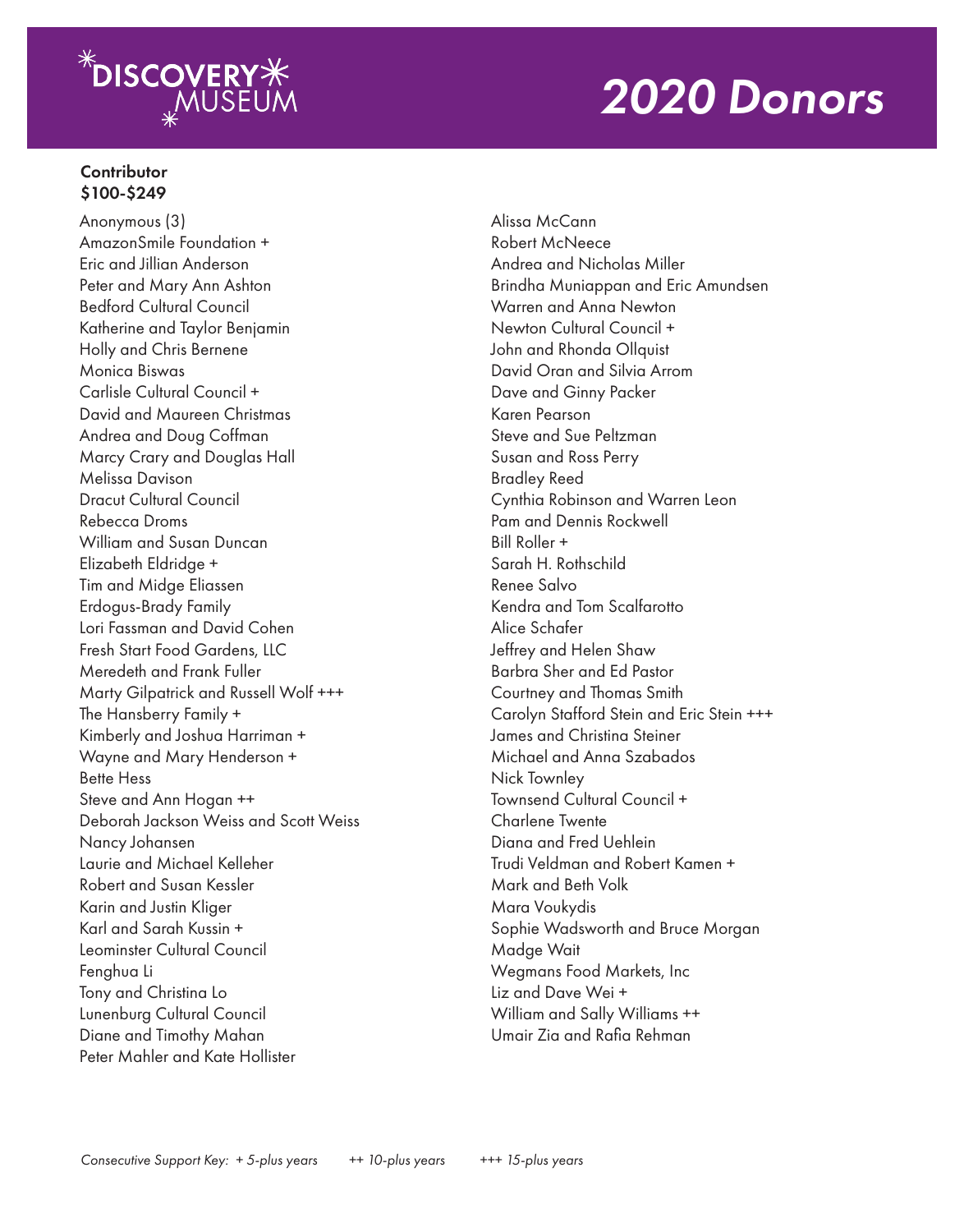

#### **Friend** Up to \$99

Anonymous (many) Sue Abrams Sharon Aigler Emily Aiken Crystal and Austin Ainge Joana Almeida Bryant Amitrano Nicole Andreucci Kara Angeloni Williams Rudi Anna Vicki Annese Rachel and George Arey Steve and Edna Aronson Ali and Rebecca Aslam Malcolm Astley Audra Atoche John and Cathy Avery Julie Baker Melissa Barrett Jennifer Beaulieu Kellee Beck Piotr Becla Pam and Eric Belford Taylor and Katherine Benjamin Mary and Steve Bennett Merry Bentley-Barlow Anne and Nicholas Bishop Rebecca and Jonathan Blair Phyllis and Ken Bloom Gerry and Nadia Bluhm Meghan Blute-Nelson and Benjamin Nelson Ariel Bobrick Melinda Bogigian Silvana Bonilla and Timothy Lax Jessica Boritz Kathleen Borofsky Kaitlyn Boucher Jeanne Bouhey Desbois Ellen Boyle Barbara Brais Laura and Peter Brandano Katharine and Edie Braun-Levine

Chelsea Brendle Craig Brenner Shaina and Luis Brito Marc Burgwinkel Adam Burrows Jefferson Burson and Erika Powell- Burson Sharon Carlson and Eli Covert Maegan Carrasquillo Kelly Casey Laura Cates Jarrod and Paige Charbonneau Harika Chavali Jasmine Chen Lydia Chi Becky and Trevor Chisholm Roseanne Clark Rachel Cleary Susan Cleaver Meghan Clinard Hannah and Joshua Close Meghanne Cole Michelle Commander Frances Conlin-Luippold Bridget Connors Rya Conrad-Bradshaw Elizabeth Cooper Mary Cornett Jacqueline Cotreau June Ellen Cushing Alana Cyr Sarah and Jake Dannecker Megan Dauplaise Julia Day and Sam Glidden Karen DeFeo Maryann Deignan Constance Del Nero Silvia Delker and Alfonso Aguilf Lauren DeMore Paula Derryberry Ankur Desai Andrew Deslaurier Leah Devereaux

Alexandra Devers Patty and Abby Dolan Kelleigh and Sean Donnelly Karen Donoghue Lauren Dorney Katherine Douglas Virginia Douglas Paula Dunphy Kristen Dutton Wendy and Alexander Enzmann Jena Falconi Molly Faulkner and Bob Farrington Joan Fischer and Peter Berry Mindy Fishman Lorine Flaherty Rod and Barb Fletcher Kara Flyg and Bryan Galloway Richard Flynn Siobhan Ford Tobey Fossey Patricia and Peter Foye Robin Frisch Missy Galvin Solange Garbino Samantha Gaudette Beth Glick Helen Goransson John Gorham Sam Gould and Ilya Kriveshko Paige Graening Briana Grasruck Kelly and Michael Greeley Andrea Greene Emily and David Greenwood Tracy Gresser Katherine Grilli Carol Grove John and Caitlin Guilfoil Heather Halchak Anne and Kevin Halligan Anne Marie Hannon Jorgen Hansen Angie Harrington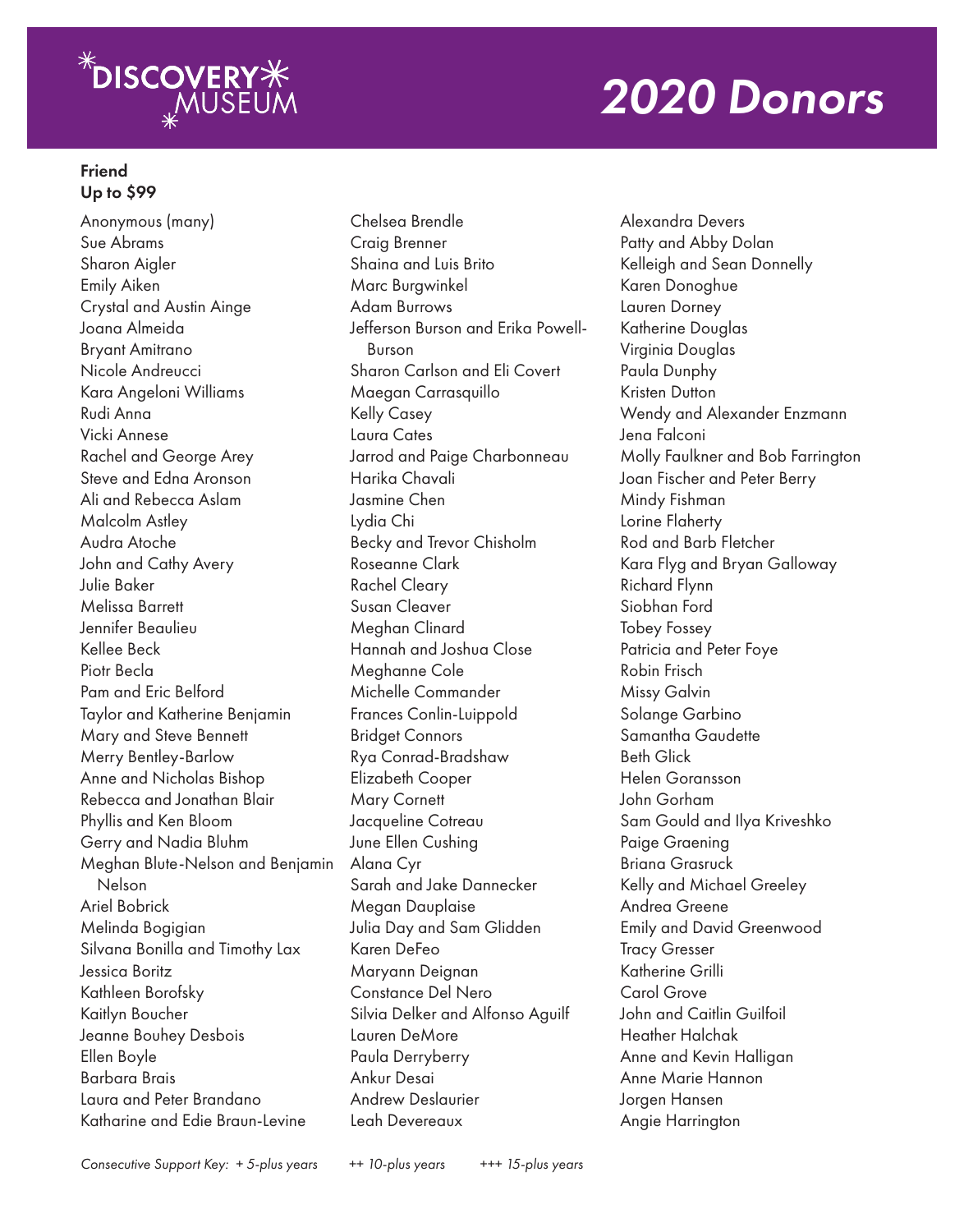

#### Friend Up to \$99

Burt Hashizume Effie Hatzimichael Santino and David Santino Erin Hayes Priscilla Hays Gloria Healy Sheila Heffernan Lenore and Peter Henry Amanda Hockensmith Heather and Graham Honeycutt Sarah Hooten Nancy and Donald Hunton Berith Isaac Eve Isenberg Seann Ives and Dawn Varacchi-Ives Diane Jaquith Lavanya Jayachandran Valerie Jobrack Donna Johnson Catherine Karp Sarah Kaschak Linda Katz Sarah Kaufman and Paul Zinn Brenda Keeler Meghan Kelly Laura Kennedy Jeffrey Ketcham Jenn Kezima Caitlin Kiley Catherine Kingman Melissa Kinjo Sara and C. Shawn Klingener Hema Krishnan Bridget Kudrle Benjamin and Elisa Kuehn Suman Kumar Rie Kuriki Jennifer Ladd Virginia and Marc Lamere Mary Landrigan Danielle Laura Zachery LaValley Kelly and Brian Lawlor

Elizabeth LeBaron Alison and Steve Leclair Doris Lee Melissa Lee Kathy Lind Sam Linstrom Ayala Livny Heather Long-Roise Melissa LoPorto Laura and Theo LoPreste Danielle and Michael Lueger Brenda Lyons Corey MacGregor Joanna MacGugan Shelley Macleod Molly and Brad MacPherson Karen Magit Susan Mahoney Jessica Manning David Martin and Miriam Lezak Colleen Martin Mimi Matisse Susan Mazor Kevin McCarthy and Sara Ulanet Kevin McComber Megan McDonald Thomas and Sylvia McKean Michael McKendry Heather McNamara Allison Melahouris Susanna Merrill Steven Michelson Laura Mills Emily Minton Richard and Desiree Misiaszek Tara Mohamed Maura and Patrick Morley Steven Mouser Kerry Munro Heather Murphy Emily Neumann Patricia Nicols Sarah Noble

Emily O'Donnell Katherine O'Hare Gibson Xiomara Ortiz Kathy Ostberg Laura Owen Cori Palmer Angela Palo Lisa Parato Payal Patel Debra Patterson Matthew Picard Silvia Piccinotti and Austin Akey Renatha Placido Jason Pound Adda Grace Power Andrea Purcell Marybeth Quaadgras Helene Quinn Liz Quirbach Andrew Reed Stacy Regan Elisabeth and Malcolm Reid Hanley and Chelsea Reinhold Elisabeth and Toby Renczkowski William Richardson Bridget and Derek Riesenberg Andrea Rodriguez Jennifer Romano Jerubi Romero Joan Rosenberg Stephanie and Brian Rousseau Jana Rumminger Liz Ryan Reema Saleem Paul and Ann Marie Samar Alexandra and Ryan Sax Jay Scheurle Robert and Barbara Schneider Karen Schwaid Sarah Shaheen Bethany Shaw Sara Sheikh Emily Silet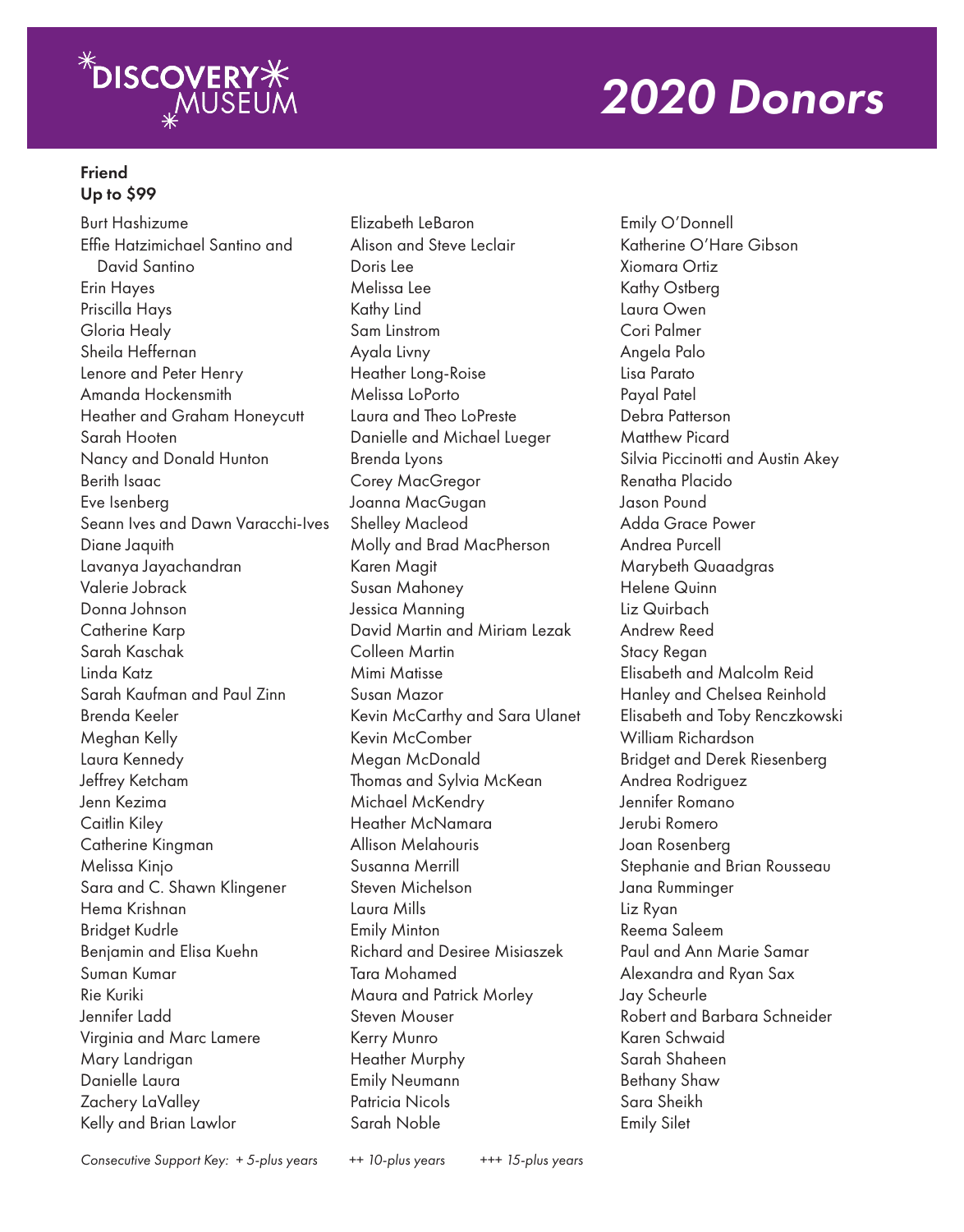

#### Friend Up to \$99

Cara Slaby Colleen Slagen Michelle Smith-Packard Amanda Snyder Chad Snyder Eric and Debra Solomon + Megan Spencer Janet Spillert Claire Spollen and Richard Bolduc Elinor Springer Jason Springer Stop & Shop, Acton Pete and Meghan Streips Amy Tatton Geena Teodecki Joy Terry Nathalie and John Thompson Jamie Thompson

#### Special Projects Matching Gifts

CHNA15 Colocation America The Kilmer Family of Braintree Sudbury Foundation

Jessica Thompson Alan Ticotsky and Jane Sutton + Helen Tramposch and Brad Carver Hoa Tran Mary Trombly Heather True David Truesdell Lee Turner Sarah Turner Mina Vahedi Ellen Valade and Rick MacDonald Will Vallely Lynn Van Hook Erin Ventura Lori Wade Barbara Wagner Rosalind M. Walter Ariel and James Watriss

Lauren Webel Emily and Jon Weintraub Emily B. White ++ Jessica Whitmore Kim Whittemore Christopher Willard Sarah Willett Kara J. Williams Stephanie Wilsen Heather Winderlich Stacey Wong Bill and Jennifer Yelenak Susan Yeon Binbin Yi Donna Yost Bobo Yu Carrie Ziser Irina Zolotnitskaya

Abbvie Apple, Inc Dell Technologies **Gartner** IBM

Income, Research + Management Liberty Mutual/Give with Liberty Nuance Communications, Inc. Tufts Healthplan Foundation

#### Tribute Gifts

- In Honor of Sam and Annie Beal  *Robert and Deena Ferrara* In Honor of Paula and Peter Bentinck-Smith  *Steve and Sue Peltzman* In Honor of Jana Droms  *Rebecca Droms* In Memory of astronomer Andy Friedman  *James and Christina Steiner* In Memory of Mikayla Honeycutt  *Heather and Graham Honeycutt*
- In Honor of our daughter Karen D. Kerns  *William and Susan Duncan*
- In Honor of Xuan Kong  *Lilly and Andrew Chen* In Honor of Brindha Muniappan  *Paul Amundsen* In Honor of Andrew and Kristine Reed  *Bradley Reed* In Honor of Aaron Sabot  *Jim and Linda Moineau* In Honor of Matt Salvo  *Renee Salvo*
- In Honor of Lees Stuntz  *Warren and Anna Newton*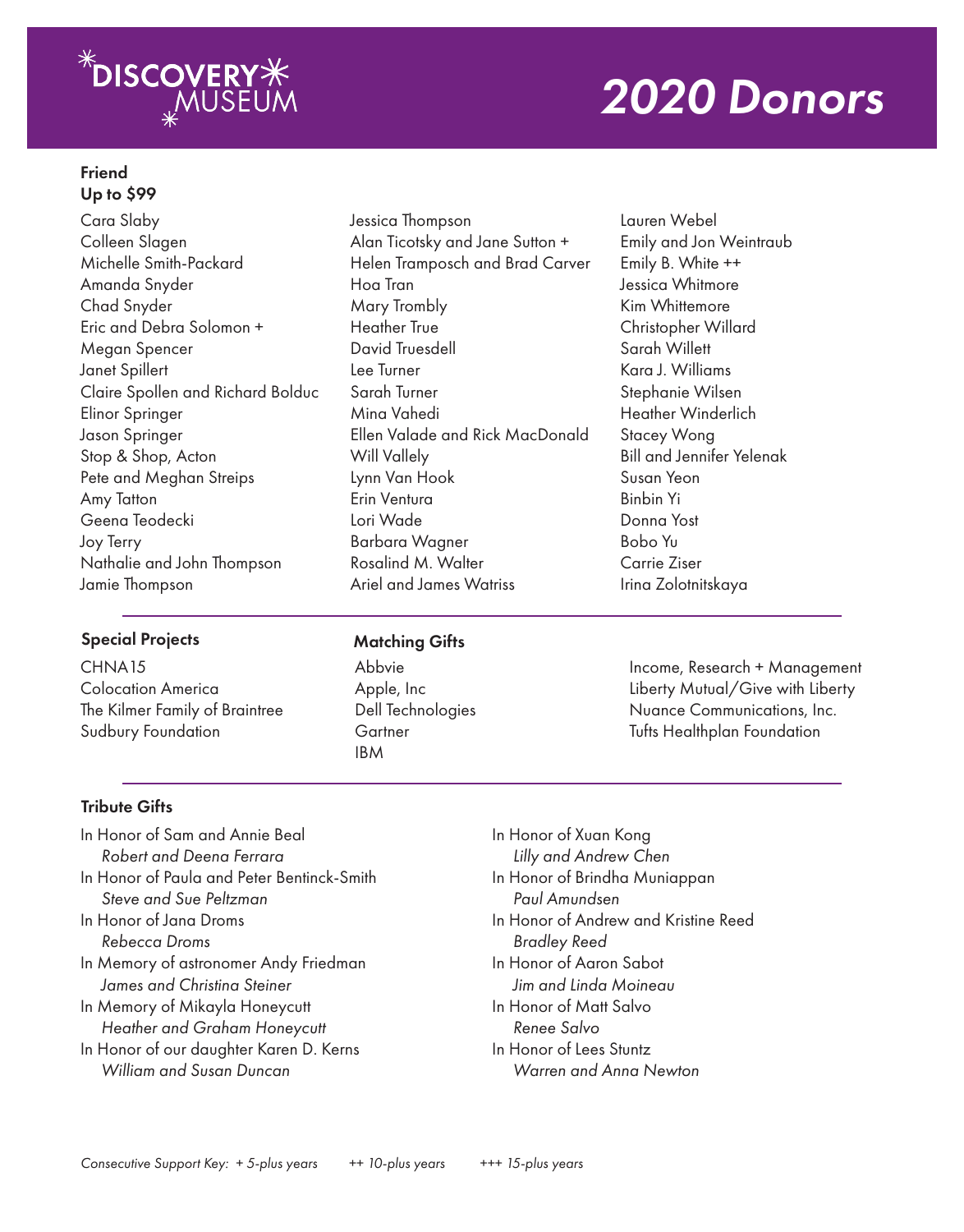

#### Gifts in Kind

Acton Police Department American Girl Bamboo Fine Asian Cuisine & Sushi Bar Bayside Resort BeanStalk Adventures Ropes Course Paula and Peter Bentinck-Smith Berklee College of Music Bertucci's Blackbird Cafe Jarod Bloom Blue Man Group Bodylines Studios Boston Dreamland Wax Museum Boston Duck Tours Boston Frame Works Boston Harbor Distillery Boston Outdoor Recreation, Inc. Boston Red Sox Boston Tea Party Ships & Museum Alan Bourgault Breezy Picnic Grounds Waterslides Bromley Mountain Resort Bullfinch's Restaurant and Catering Burtons Grill Kathy Bush-Dutton Buttercup Restaurant & Bar The Butterfly Place Canobie Lake Park Cedarland Family Fun Center Celebrity Series of Boston Central Rock Gym Charles River Canoe & Kayak The Cheesecake Factory Children's Museum and Theatre of Maine The Children's Museum in Easton Children's Museum of New Hampshire Catherine Christensen Colonial Spirits The Common Man Commonwealth Ballet The Concord Bookshop

Concord Museum Concord Teacakes Connecticut Science Center Coolidge Corner Theatre Copley Wolff Design Group Katie Davis Weidman Dell Technologies Tony and Janice DiBona Dickinson Architects Drumlin Farm Wildlife Sanctuary Dunkin' of Acton/The Pesce Family Eastern States Exposition **Ecotarium** EKG Networking, Inc. Elza B. Design, Inc. Essex River Cruises Evviva Trattoria Fine Arts Theatre Place, LLC Fitchburg Art Museum Fun America at Roll on America Pamela Gannon and David Douglas Michelle Glennon Neil and Ann Gordon Gymnastics Academy of Boston Handel and Haydn Society Harvard Museum of Natural History Hinzman Holdings, LLC Harry Hollenberg and Ann Budner Henry Houh Andrew and Leslie Howard Huntington Theatre Company Idylwilde Farms, Inc. International Tennis Hall of Fame iRobot Isabella Stewart Gardner Museum IT Adventure Ropes Course Jam Time Indoor Play and Enrichment Center Jazzercise Acton Fitness Center Nancy Johansen Michael and Lisa Judd Jump Nation Peter and Karen Kerns Kimball Farm

King Richard's Faire Kitchen Outfitters, LLC Chad Kroll and Janice Vatland The Land of Witches and Pirates Laser Quest Launch Framingham Elaine and John Livermore Lowell Spinners Lyric Stage Company of Boston Magic Wings Butterfly Conservatory and Garden Maine Maritime Museum The Mark Twain House & Museum Mass MoCA Merrimack Repertory Theatre Michael Stone Portraits Modern Barre Studio Montshire Museum Mr. Mac's Mac & Cheese Museum of Russian Icons Nashoba Brook Bakery Nashoba Valley Ski Area Native Plant Trust New Bedford Whaling Museum New England Aquarium New Repertory Theatre NISE Network Norman Rockwell Museum Old Sturbridge Village Open Door Education Pats Peak Pawtucket Red Sox Baseball Club Peabody Essex Museum Personal Training International Picaboo Pony Shack Cider Larry and Valerie Post Post 390 Restaurant The Parents Estate Planning Law Firm Providence Bruins R.M. Ratta Corporation Margaret Ramsey and John **McCluskey** Anthony Rao and Paul Napper

*Consecutive Support Key: + 5-plus years ++ 10-plus years +++ 15-plus years*